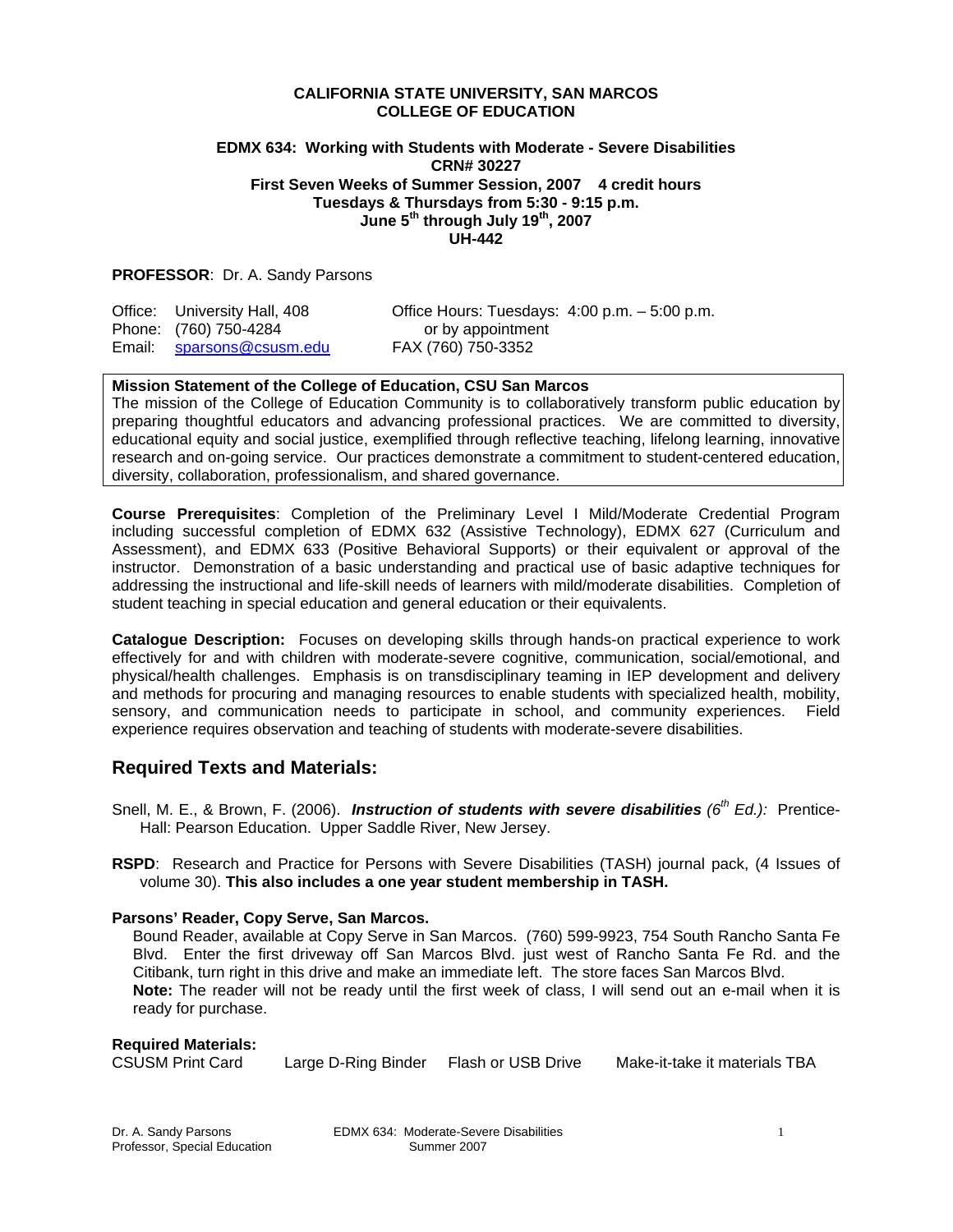# **Content and Performance Goals**

The table below indicates the CTC Level I standards (the number indicates CTC standard addressed) and level of competence addressed by EDEX 634 and the level (i.e., knowledge, application) at which each standard is demonstrated.

| M/M/S | M/M/S | M/S | M/S | M/S  |
|-------|-------|-----|-----|------|
| 13    | 24    | 25  | 26  | - 27 |
|       | K/A   | K/A | K/A | K/A  |

**Key:** 

M/M/S = Common Mild/ Moderate and Moderate/Severe Education Specialist Competency

- M/S = Moderate/Severe Education Specialist Competency
- K = Competence at **knowledge** level
- A = Competence at **application** level

## **Competencies in Working with Learners with Severe Disabilities**

## **Through coursework and practicum experiences, each participant will:**

- 1) demonstrate knowledge of legal mandates, policies, and regulations governing specialized health care services and how the services may be delivered;
- 2) demonstrate knowledge and skills to work with families and allied school and health personnel (e.g., nurses, physicians, communication specialists, teachers) as a member of a transdisciplinary team;
- 3) demonstrate knowledge and skills to interact safely (e.g., proper handling and positioning methods, equipment use, health considerations) with students with sensory, health care and mobility issues;
- 4) demonstrate knowledge and skills to assess and determine the needs of students with moderatesevere disabilities in academic, independent life skills, cognitive, social/emotional, motor, verbal and non-verbal communication and behavioral domains;
- 5) demonstrate knowledge and skills to implement various approaches for educating students with Autism;
- 6) demonstrate skill in arranging learning environments to accommodate sensory, mobility, and specialized health care needs so as to maintain student dignity and optimize student independence;
- 7) demonstrate knowledge and skills to develop and implement IEPs and ITPs for students with moderate-severe disabilities;
- 8) demonstrate knowledge and skills to develop and implement accommodations and modifications to enable students' participation in school and community (i.e., home, recreation, vocational) experiences;
- 9) demonstrate knowledge of legal mandates and regulations governing specialized health care services and how the services may be delivered;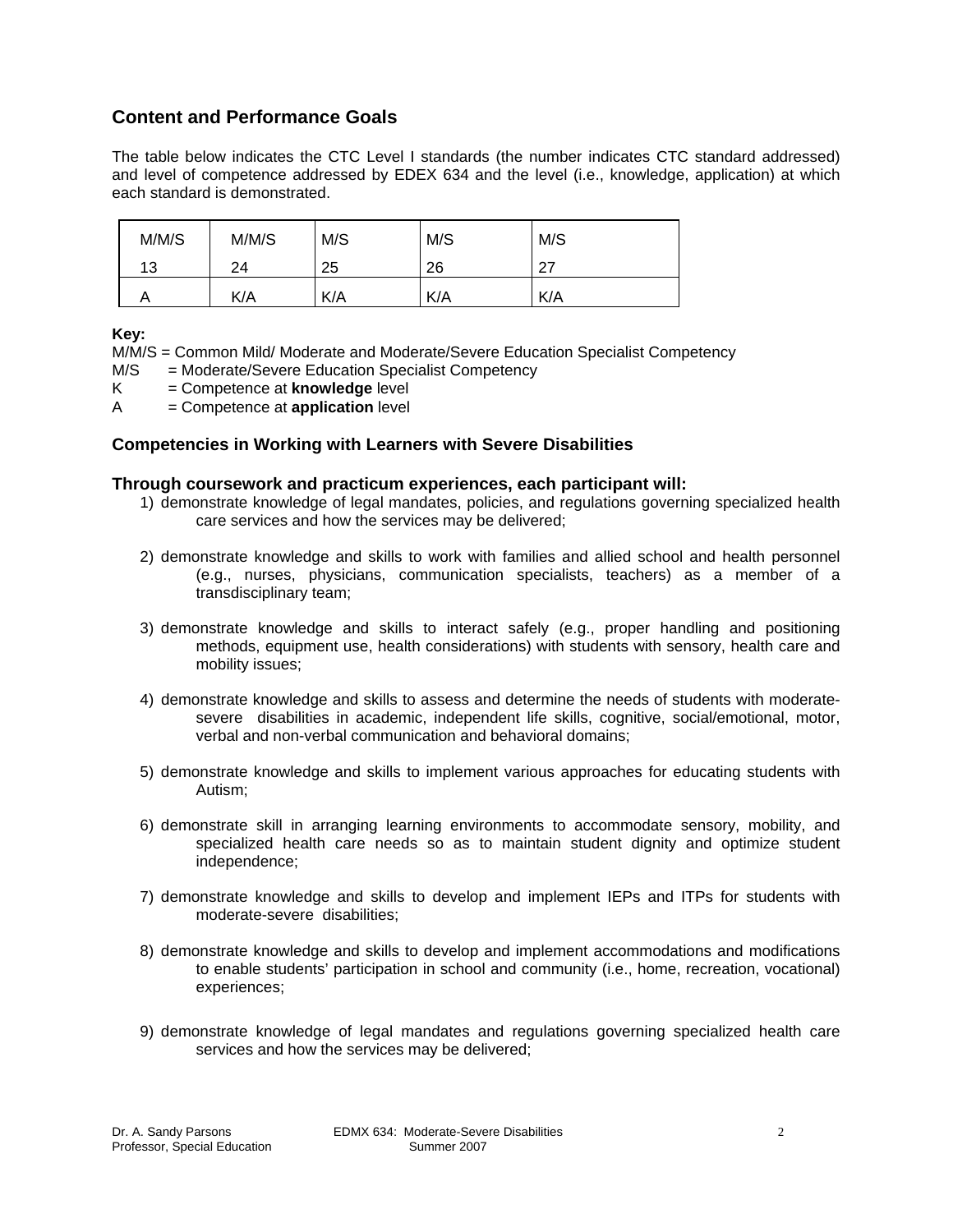- 10) demonstrate knowledge and skills to provide and procure support to families of children with multiple health, educational, and social needs;
- 11) demonstrate knowledge and skills to implement various positive behavioral change approaches (e.g., TEACCH, pivotal responses, discrete trial, floor time, social stories);
- 12) demonstrate knowledge and skills to develop and implement IFSPs, IEPs, and ITPs for students with moderate-severe disabilities and to collaborate with others to facilitate student progress in their programs of education and services;
- 13) demonstrates skills in collaboration with others to facilitate and increase student's skills across the areas of their education program including skills in communication, academics, and sociability;
- 14) demonstrate knowledge and skills in developing and implementing functional curriculum and instruction to promote:
	- a) personal care skills and address sexuality issues,
	- b) critical academics and language skills,
	- c) practical and purposeful nonverbal communication skills,
	- d) domestic and daily living skills,
	- e) community skills through community-based instruction,
	- f) employment skills and employment options,
	- g) integrated community recreation and leisure opportunities,
	- h) transition to adulthood and supports to promote quality life experiences as an adult,
	- i) post-secondary education options.

## **All University Writing Requirement**

Writing requirements for this class will be met as described in the assignments. Every course at the university, including this one, must have a writing requirement of at least 2500 words.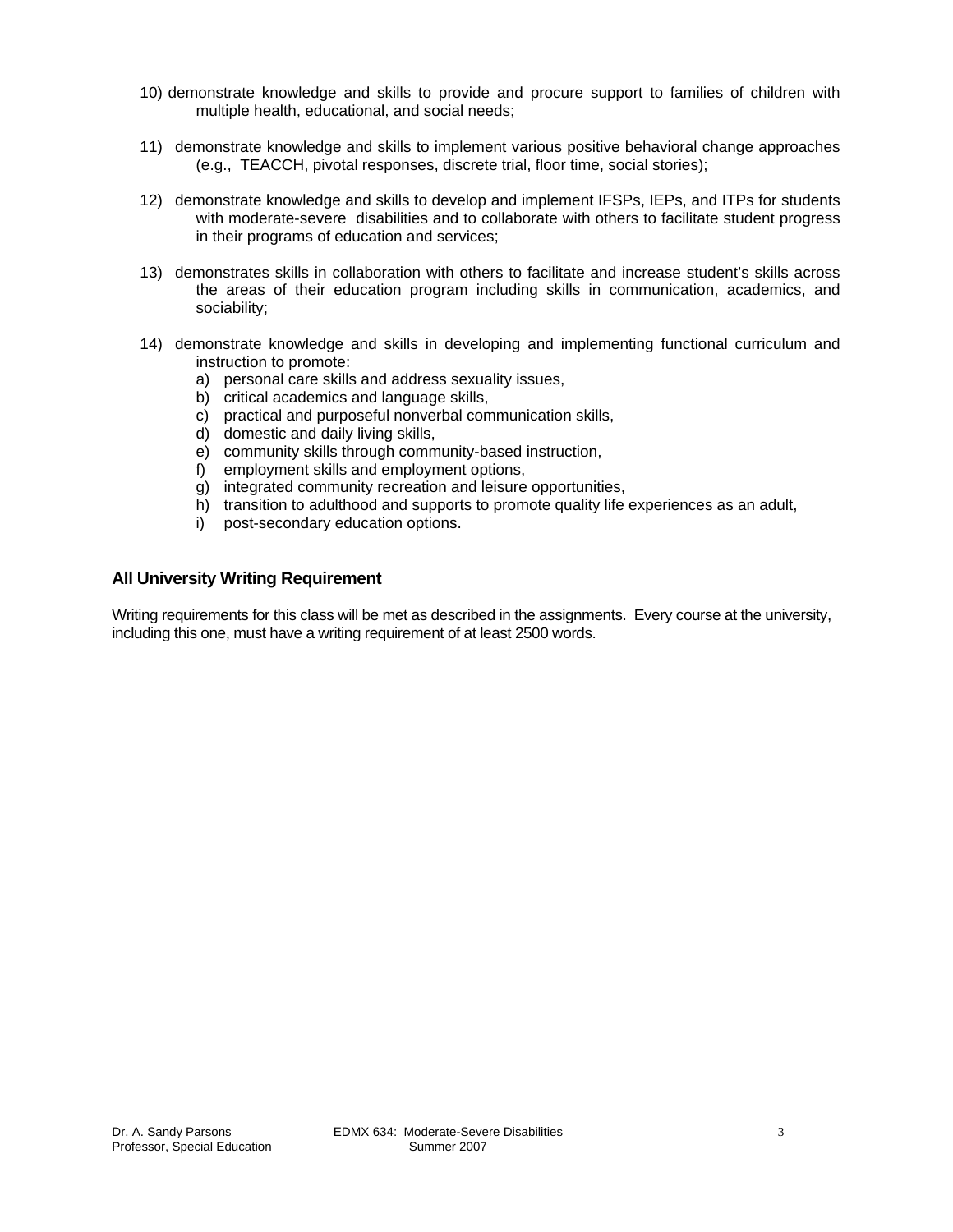## **Authorization to Teach English Learners**

This credential program has been specifically designed to prepare teachers for the diversity of languages often encountered in California public school classrooms. The authorization to teach English learners is met through the infusion of content and experiences within the credential program, as well as additional coursework. Students successfully completing this program receive a credential with authorization to teach English learners.

*(Approved by CCTC in SB 2042 Program Standards, August 02)*

### **Teacher Performance Expectation (TPE) Competencies**

The course objectives, assignments, and assessments have been aligned with the CTC standards for the Special Education Specialist Credential. This course is designed to help teachers seeking a California teaching credential to develop the skills, knowledge, and attitudes necessary to assist schools and district in implementing effective programs for all students. The successful candidate will be able to merge theory and practice in order to realize a comprehensive and extensive educational program for all students. You will be required to formally address the following TPEs in this course: (these will be handed out in class.

## **Task Stream Requirement:**

## **CCTC Standards for the Special Education Specialist Credential**

The course objectives, assignments, and assessments have been aligned with the CCTC (California Commission on Teacher Credentialing) standards for the Level 1 Special Education Specialist Credential. This course is designed to help teachers seeking a California teaching credential to develop the skills, knowledge, and attitudes necessary to assist schools and district in implementing effective programs for all students. The successful candidate will be able to merge theory and practice in order to realize a comprehensive and extensive educational program for all students. You will be required to formally address the CCTC Standards for the Level 1 Moderate - Severe Special Education Specialist Credential in this course; this assignment will be addressed in class. You will be required to post artifacts and a reflection to address standards 25 M/S, 26 M/S, 27 M/S and 13 M/M/S. Please see the table below for the artifacts to be posted to each standard. The format for the Reflective Essay, required for each standard, is attached to the syllabus.

| <b>CCTC Moderate/Severe Standard</b>               | <b>Related Artifact to be Attached in Task Stream</b> |
|----------------------------------------------------|-------------------------------------------------------|
| Standard 25 M/S                                    | <b>Self-Determination Postings</b>                    |
| Communication and Social                           | (WebCT)                                               |
| <b>Networks</b>                                    |                                                       |
| Standard 26 M/S                                    |                                                       |
| Curriculum                                         | Resource Area Project Narrative                       |
|                                                    |                                                       |
| Standard 27 M/S                                    |                                                       |
| Movement, Mobility, Sensory and Specialized Health | School Nurse & Medically Fragile reflection           |
| Care                                               |                                                       |
| Standard 13                                        |                                                       |
| Special Education Field Experiences with Diverse   | Practicum Logs & Field Reflection                     |
| <b>Populations</b>                                 |                                                       |

|  |  | <b>EDMX 634: Working with Students with Moderate - Severe Disabilities</b> |
|--|--|----------------------------------------------------------------------------|
|--|--|----------------------------------------------------------------------------|

## **College of Education Attendance Policy**

Due to the dynamic and interactive nature of courses in the College of Education, all students are expected to attend all classes and participate actively. At a minimum, students must attend more than 80% of class time, or s/he may not receive a passing grade for the course at the discretion of the instructor. Individual instructors may adopt more stringent attendance requirements. Should the student have extenuating circumstances, s/he should contact the instructor as soon as possible. *(Adopted by the COE Governance Community, December, 1997).* Students arriving late, leaving early or returning late from break shall receive participation point deductions.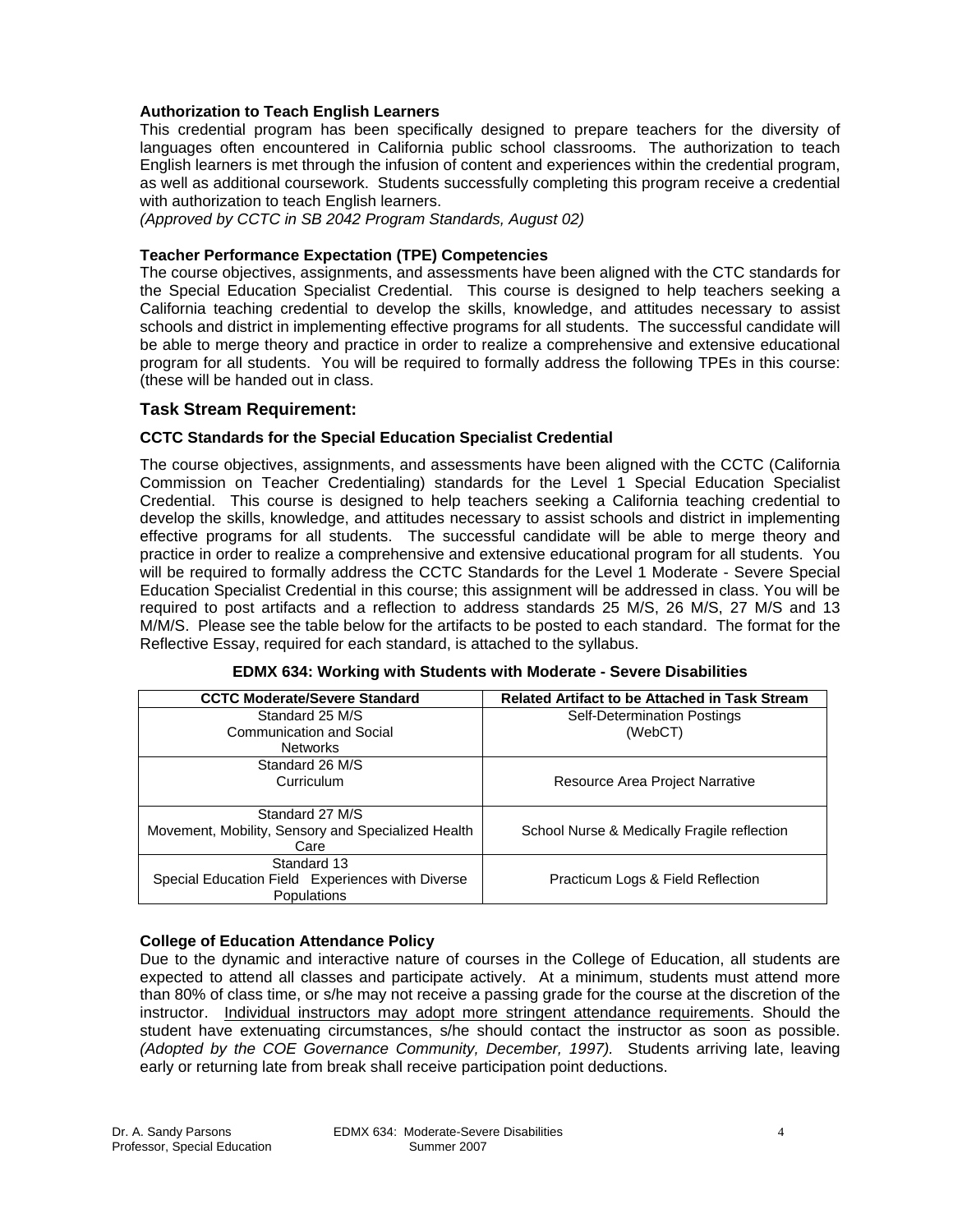## **Students with Disabilities Requiring Reasonable Accommodations**

Students must be approved for services by providing appropriate and recent documentation to the Office of Disable Student Services (DSS). This office is located in Craven Hall 5205, and can be contacted by phone at (760) 750-4905, or TTY (760) 750-4909. Students authorized by DSS to receive reasonable accommodations should meet with their instructor during office hours or, in order to ensure confidentiality, in a more private setting.

## **Course and Administrative Requirements**

**EDMX 634 Attendance Policy**: A good student is one who adheres to standards of dependability and promptness. This course is comprised of both F2F and Web Based Instruction (WBI) class sessions across a seven (7) week period. Students who miss more than two of the F2F class sessions of this course; or who are late for, or leave early from three or more F2F sessions of this course, will be unable to receive a grade of (A). Students missing more than three F2F class sessions, or who are late or leave early from four or more F2F sessions will be unable to receive a passing grade for this course (C+ or better). **Attendance at WBI sessions is credited for completion of posting by the date and time assigned (see the course schedule).**

**WBI Requirements:** Students are required to keep up with the Web Based Instruction (WBI) component of this course. Due to the fast pace of this course, WBI Assignments and Discussion Board (DB) prompts MUST be posted on the date and time they are due. **Late postings will not be accepted. Late work will result also in loss of 10 participation points.** Be sure to check the Course Schedule, Course Home Page and Discussion Board for the prompts and assignments for each WBI session of class. Be sure to respond to each of the professor's prompts. The work for each session is to be completed prior to attending class. The specific due dates are listed in the course schedule. **Confidentiality for the Course:** Never give your log in and password to anyone else to log in and post or send message on your behalf. This is a strict policy of privacy to protect all people in the course. Keep a digital copy of all work posted to WebCT in a Word Document.

## **Assignment Policy**:

Each assignment is due on the date indicated on the syllabus/course schedule. Keep a hard copy of each assignment turned in. Burden of proof of assignment completion is upon the student.

- **I do not accept assignments required in hard copy as e-mail/course mail attachments or embedded within e-mails or course mails unless approved by me and due to extraordinary circumstances.**
- **Students are required to keep a copy of all work (Including WBI work) in case any work** becomes lost. All proof of work accomplished is the responsibility of the student.
- It is strongly advised that students keep up with the assignments from session to session.
- **Plagiarism of any type will result in a failing grade.**
- Scanning of student work via *Turn it In*™ software may be used to verify student authorship and accurate citation of copyrighted materials or thoughts, ideas, and/or work of others.
- Students making unauthorized copies of copyrighted microcomputer software will receive a failing grade.
- **Be sure to note the CSUSM Academic Honesty Policy stated below**

**NOTE**: If you have extraordinary circumstances in your life which impact upon your attendance or assignments, please let us know. If you have any questions or concerns, please contact the instructor.

## **CSUSM Academic Honesty Policy**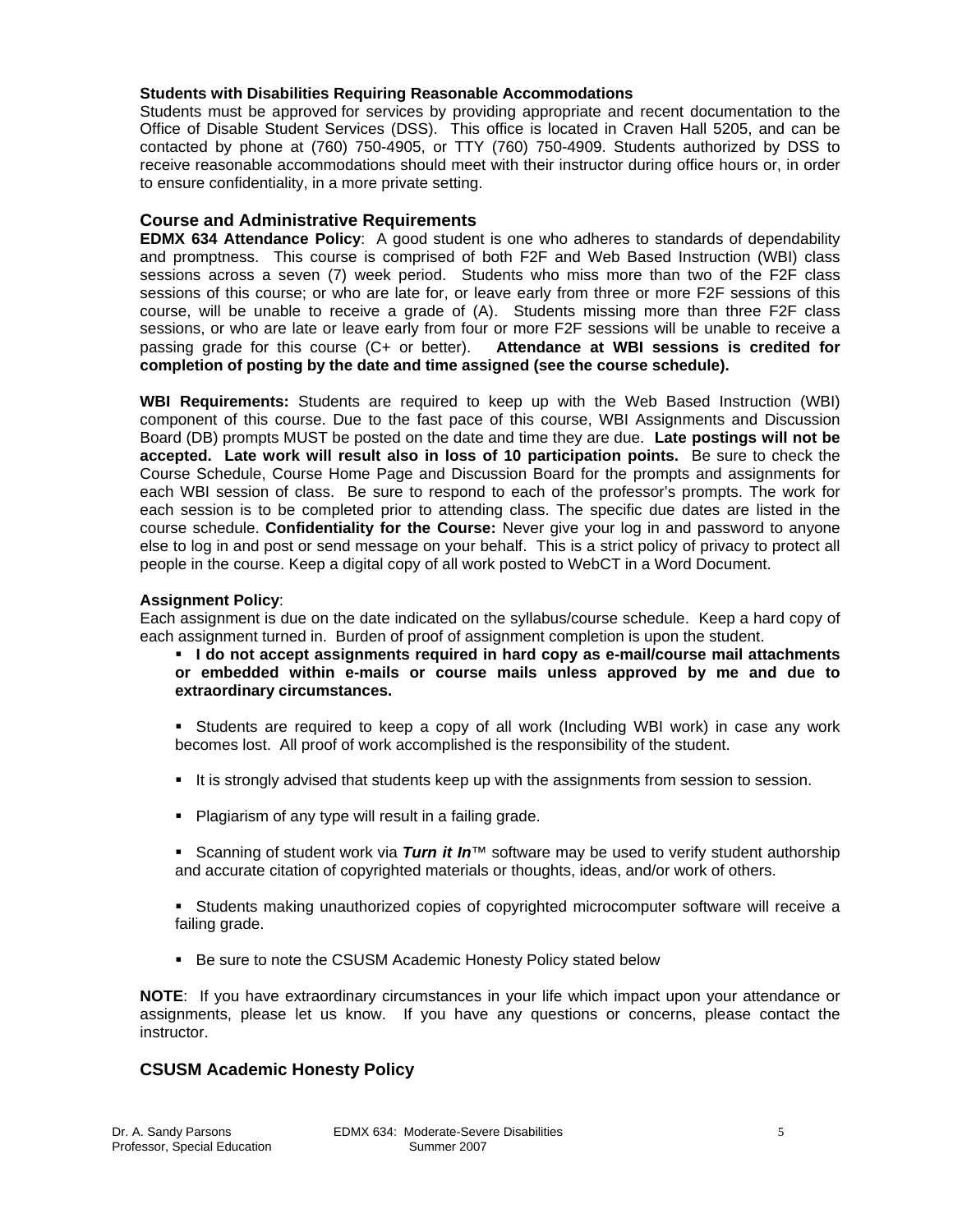"Students will be expected to adhere to standards of academic honesty and integrity, as outlined in the Student Academic Honesty Policy. All written work and oral assignments must be original work. All ideas/materials that are borrowed from other sources must have appropriate references to the original sources. Any quoted material should give credit to the source and be punctuated with quotation marks.

Students are responsible for honest completion of their work including examinations. There will be no tolerance for infractions. If you believe there has been an infraction by someone in the class, please bring it to the instructor's attention. The instructor reserves the right to discipline any student for academic dishonesty in accordance with the general rules and regulations of the university. Disciplinary action may include the lowering of grades and/or the assignment of a failing grade for an exam, assignment, or the class as a whole." (CSUSM Catalogue)

## **Plagiarism:**

As an educator, it is expected that each student will do his/her own work, and contribute equally to group projects and processes. Plagiarism or cheating is unacceptable under any circumstances. If you are in doubt about whether your work is paraphrased or plagiarized see the Plagiarism Prevention for Students website http://library.csusm.edu/plagiarism/index.html. If there are questions about academic honesty, please consult the University catalog. Plagiarism will result in a failing grade.

## **Use of Technology:**

Students are expected to demonstrate competency in the use of various forms of technology (i.e. word processing, electronic mail, WebCT6, use of the Internet, and/or multimedia presentations). Specific requirements for course assignments with regard to technology are at the discretion of the instructor. Keep a digital copy of all assignments for use in your teaching portfolio and as proof of work accomplished. Many assignments will be submitted online, and some will be submitted in hard copy. Details will be given in class.

### **Electronic Communication Protocol:**

Electronic correspondence is a part of your professional interactions. If you need to contact the instructor, e-mail is often the easiest way to do so. It is my intention to respond to e-mails in a timely manner. I do not typically respond to e-mails on weekends. Please be reminded that e-mail and online discussions are a very specific form of communication, with their own nuances and etiquette. For instance, electronic messages sent in all upper case (or lower case) letters, major typos, or slang often communicate more than the sender originally intended. With that said, please be mindful of all e-mail and on-line discussion messages you send to your colleagues, to faculty members in the College of Education, or to persons within the greater educational community. All electronic messages should be crafted with professionalism and care.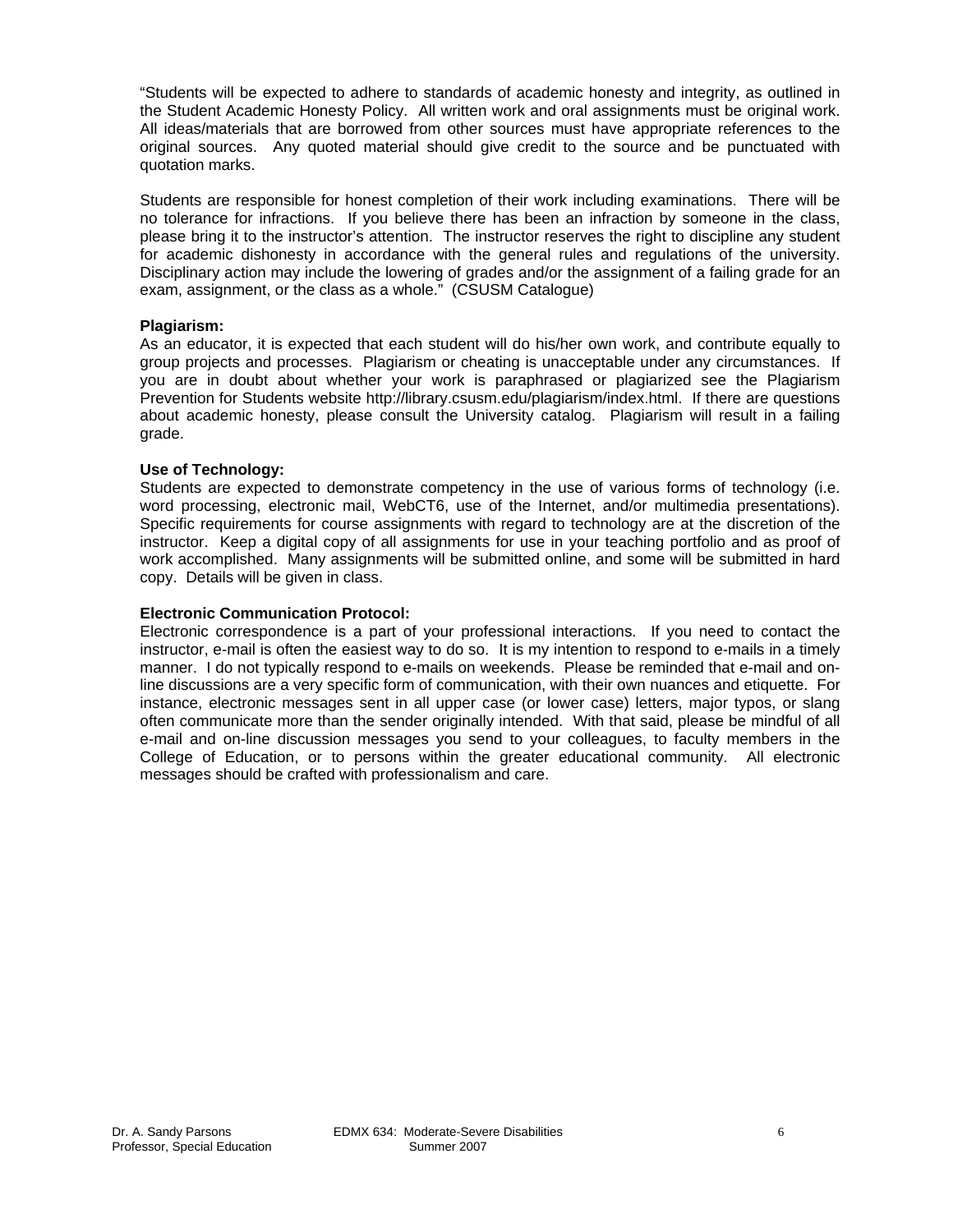# **Academic Requirements EDMX 634 (4 credits)**

## **Assignments and Points for Meeting Course Objectives**

| <b>Face 2 Face Components (F2F)</b>                                                                                                                              | 445                                                                           |  |
|------------------------------------------------------------------------------------------------------------------------------------------------------------------|-------------------------------------------------------------------------------|--|
| <b>Collaboration/Participation:</b><br>12 F2F sessions (120 points)<br>{also 5 WBI sessions (50 points)<br>Course Reflection (10 points)}                        | 180 (10 points per session)                                                   |  |
| <b>Reading Activities (5)</b>                                                                                                                                    | 125 (25 points for each)                                                      |  |
| Resource Area Report for File (RAP) (group)<br>Power Point Presentation on RAP (group)<br>Individual points on RAP<br>(Based upon peer evaluation and Meta eval) | 100<br>20<br>20                                                               |  |
| <b>Web Based Instruction (WBI) Components 180</b>                                                                                                                |                                                                               |  |
| <b>Five WBI Sessions:</b><br>(5 sessions @ 30 points each)                                                                                                       | 150                                                                           |  |
| <b>Course Reflection: Web CT</b><br>using the assignments tool                                                                                                   | 30                                                                            |  |
| <b>Task Stream Postings</b><br>(You must have a TaskStream account.)                                                                                             | 50                                                                            |  |
| <b>Field Based Components (FBC)</b><br>(one credit of this four credit course)                                                                                   | 225                                                                           |  |
| <b>Practicum Participation Log:</b><br>Daily Reports:<br>125 (5 $\omega$ 25 = 125) for five days in the field                                                    |                                                                               |  |
| <b>Leisure Time Report:</b><br><b>Time Sheet</b>                                                                                                                 | 40 (1 $\textcircled{2}$ 40 = 40) for one community-based activity observation |  |
| Forms:<br><b>Risk Form</b><br>10<br>Practicum Time Sheet (signed)<br>10<br>Master Teacher Eval Sheet40<br>Total Points∶                                          | 900                                                                           |  |

**Note**: You should devote/plan on six hours of work outside of each F-2-F session for the completion of the related F-2-F work in this class. For the WBI, you should plan on nine hours of work (3 class hours plus six hours of prep). You receive 10 participation points per WBI session and 10 points for your Course Reflection for posting on time (no late postings are accepted).

## **Collaboration/Participation (180 points, 10 points per class session)**

**Purpose:** Please see the EDMX 634 attendance policy stated above on page four. Experts in the education community are scheduled for each class so make ups for missed class

sessions are all but impossible. The field of working with individuals with moderate - severe disabilities requires knowledge of many and varied resources and agencies. The purpose of the F2F portion of the course is to provide participants with an opportunity to demonstrate their understanding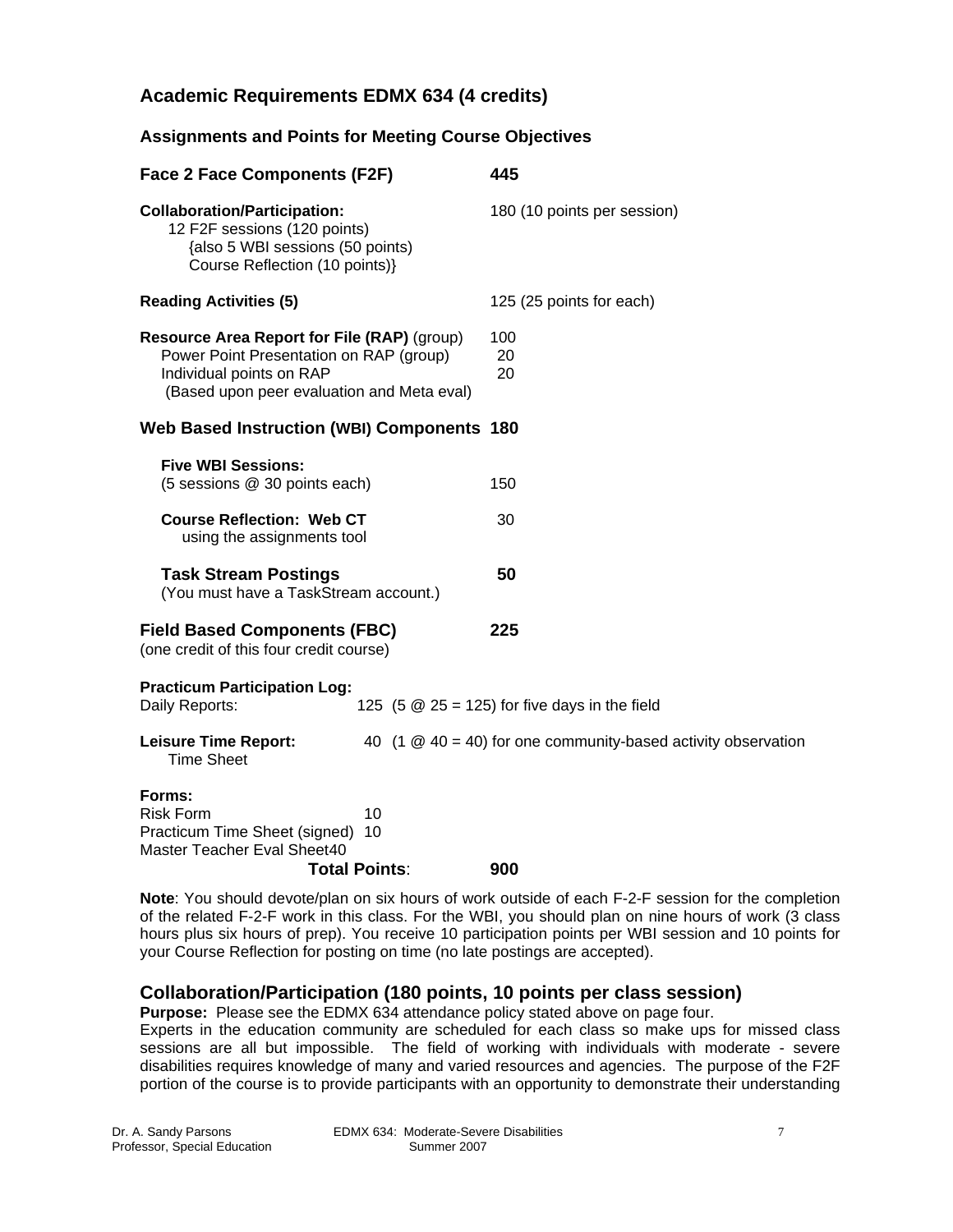of critical aspects of this course and application of these ideas to professional practice while interacting with a professional learning community. Do not miss class on campus nights. If an extraordinary situation arises, please contact Dr. Parsons about your absence.

#### **Description:**

 Be sure to read COE attendance policy and the Please see the EDMX 634 attendance policy stated above. This course meets in an intensive time period. While this is an advantage to student's summer schedules, it requires very dedicated and consistent attendance during the course. These points are awarded on the basis of arriving on time, having assignments completed and ready, staying the entire time of the class. collaborating and cooperating with fellow students and the professor, and overall professional attitudes demonstrated while in class.

 Much work for this course is collaborative. In real life, all team members must collaborate and participate in order to accomplish any completed project. Team members are expected to be considerate and group minded in scheduling working sessions to complete course assignments.

#### **Criteria for Grading Participation:**

 Participation points will be assigned on the following criteria: collaborative cooperation in all class activities and group assignments; enthusiasm for the content and activities; respect for the speakers, fellow students and the professor; patience and flexibility with the technology/materials. **Please do not use your laptops during class lectures unless cleared with the instructor. Do not do e-mail, WebCT work or other assignments during lectures, presentations, and guest speakers.** WebCT postings or other assignments done during class will receive a score of 0 (zero).

Arrive on time with **all reading completed,** and stay the full time of the class session.

When in the computer lab, appropriate use of the lab, hardware and software is required. Respect for the lab environment and equipment, e.g. **absolutely not food or drink in the computer lab if we hold sessions there.**

## **Reading Activities on the Text: (5 @ 25 points = 125 points)**

The questions to be addressed for each of the Reading Activities are provided prior to the due date. These Reading Activities are included in your bound reader as well as in the Assignments Tool of the WebCT 6 portion of the course. There are two questions per chapter. These shall be completed using the WebCT 6 Assignments Tool.

#### **Purpose:**

 To assure that all readings are completed with critical thought and reflection before the class period in which they are discussed. Because group activities and other active learning procedures are used to introduce and reinforce substantial amounts of material covered in this course, **the assumption that the readings have been completed prior to class is essential to effective course learning**.

#### **Criteria for Evaluation**:

- Reading Activities are completed and submitted on time by the due date on the course schedule. Reading Activities are complete, thorough; address all reading materials, questions,
	- and are well thought out and well written. **Read, Reflect, And Write!**
- No late assignments accepted.

Plagiarism of any kind will result in a failing grade, be sure to provide the page number for direct quotes from the text. Do not copy large blocks of copy from the textbook (or other sources) into your assignments.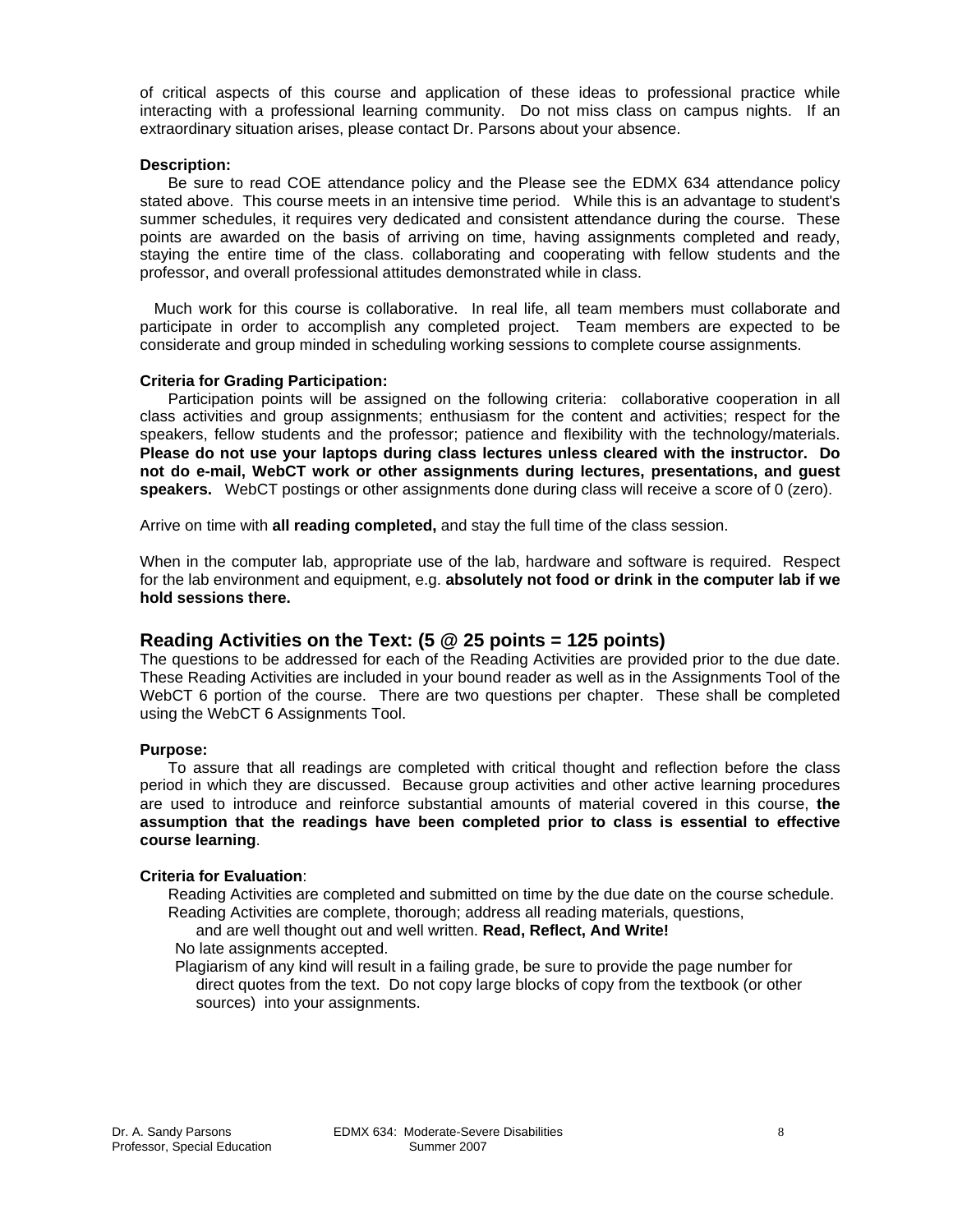## **RAP Resources Area Projects (140 points)**

**Purpose:** Resource Area Report (100 points)

The RAP provides the opportunity to study and research an area in moderate-severe disabilities. The topic must be approved by Dr. Parsons. This might be a particular curriculum area, or approach to teaching. It may also be a particular are of disability. These Reports will be presented the second to the last night of the course. This provides the opportunity to expand the content of the course in areas of specific interest to the classmates.

**The RAPs are due the class session prior to presentation.** Check the course schedule for the due date.

The group will present their RAP via a PowerPoint (20 points).

After the project is submitted, each member will evaluate the participation of each peer in their RAP project group as well as their own efforts via a Meta - evaluation (20 individual points).

#### **Criteria for Evaluation:**

Follow the format provided in class. Research and write about the topic in depth, and share the work evenly across the group members. An outline and criteria for this project will be provided in class.

## **WBI Web Based Instruction component on WebCT: (180 points) Purpose:**

The Web Based Instruction (WBI) component of this course enhances the instruction across all areas and topics. Discussion Board (DB) work and other WBI assignments prepare you for the content to be covered in the class sessions and for the many guest speakers we have from the community. You will also explore and report upon the myriad web sites and web based resources available in the field of moderate – severe disabilities.

#### **Evaluation of Web Based Instruction Policy**:

There are several aspects of the WBI Discussion Board portion of this course. These include posting your own response to each of the prompts posted by the professor, and (when indicated in the professor's prompt) posting responses to the posting of peers. Student postings of responses must be well thought out, well written, thorough, address every portion of the professor's prompt, and posted on time. When asked to respond to the posting of a peer, these are also well formed and professional.

All postings must be professional in content and expression displaying respect for the course content, fellow classmates, guest speakers, and the professor.

The response to classmates must be thoughtful posts and not just "I agree with my classmate", or "ditto", or "I think the very same thing". Responses to peers should be in complete thoughts and constructed of several sentences. You may want to compose off line in Word and then copy and paste your well thought out responses into the message area of your reply before posting.

Do not copy large blocks of text from internet or other sources. Short quotes in quotation marks with the related page number or retrieval date are allowed.

WBI components on the course WebCT 6 site are due on the date and time on the course schedule. Later posting will not be accepted, and will result also in the loss of ten points for participation for that session. Please note that "technical difficulties" are not a rationale for late work. You can get internet access in the open labs here at Cal State San Marcos and at most local libraries.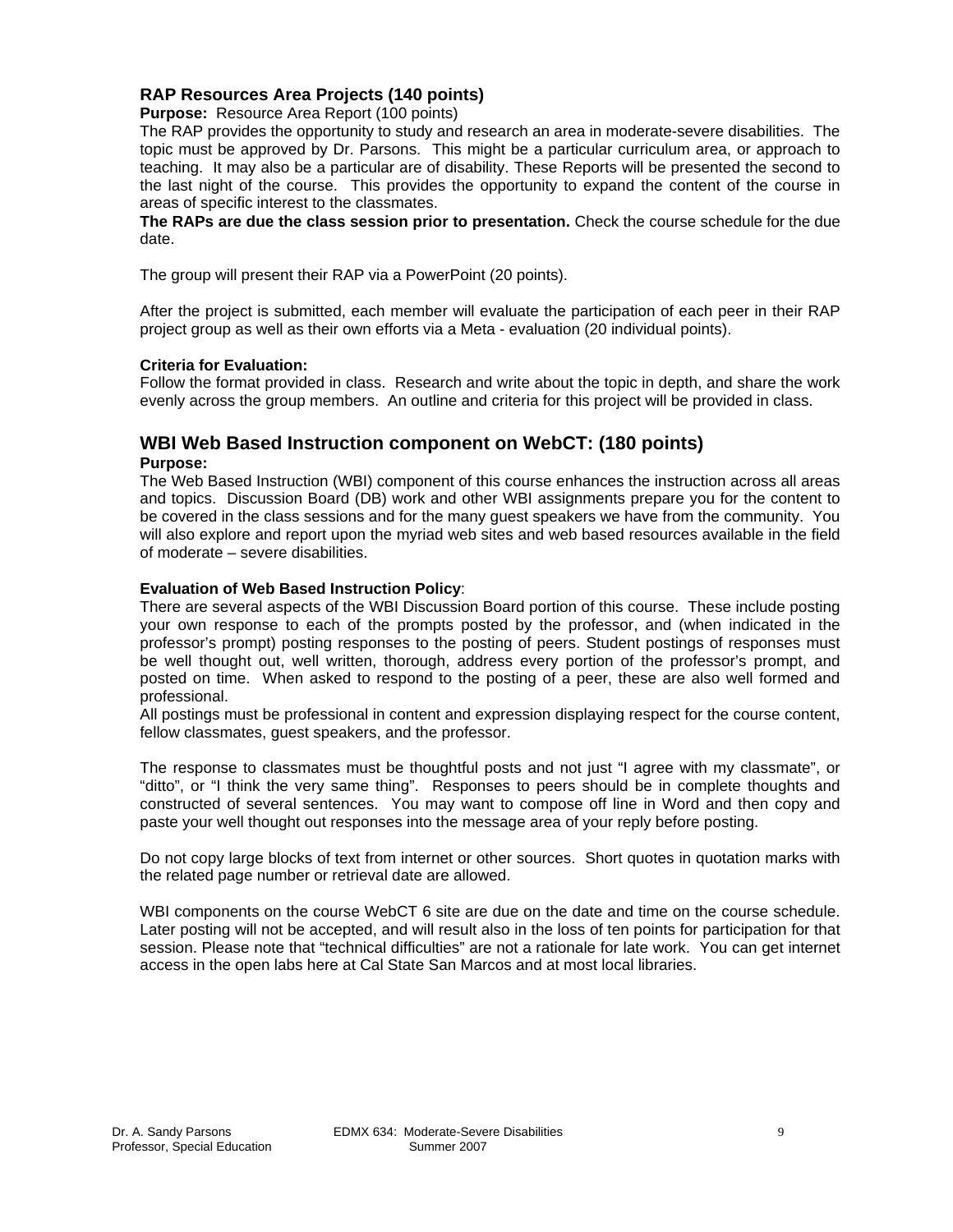## **Task Stream Postings (50 Points)**

All students are required to have a Task Stream account and to post their reflective essays and artifacts according to the requirements of this course. You will be required to post artifacts and a reflection to address standards 25 M/S, 26 M/S, 27 M/S and standard 13 M/M/S (field experience component).

## **CALCULATION OF COURSE GRADE**

Points will be totaled for all assignments and percentages will be calculated. Grades are then computed according to the following m **GRADING SCALE: (represents percentages of total points)** 

| A 93  | А-           | 90 |
|-------|--------------|----|
| B+ 87 | <sub>R</sub> | 83 |
| B- 80 | C+           | 77 |

## **Note: Any grade < C+ results in failing the class as courses with a grade < C+ cannot be applied to your credential.**

## **Criteria for Grading Assignments:**

A (93%) Outstanding work on assignment, excellent syntheses of information and experiences, great insight and application, and excellent writing,

B (83%) Completion of assignment in good form with good syntheses and application of information and experiences, writing is good,

C (73%) Completion of assignment, adequate effort, adequate synthesis of information and application of information and experiences, writing is adequate.

### **Criteria for Course Grading:** (CSUSM General Catalog for l996-97, page G-3)

A (Excellent): Performance of the student has been at the highest level, showing sustained excellence in meeting all course requirements and exhibiting an unusual degree of intellectual initiative.

B (Good): Performance of the student has been at a high level, showing consistent and effective achievement in meeting course requirements.

C (Satisfactory): Performance of the student has been at an adequate level, meeting the basic requirements of the course.

### **NOTE: The minimum acceptable grade for courses in the professional education sequence is C+, but a B average must be maintained.**

D (Passing): Performance of the student has been less than adequate, meeting only the minimum course requirements.

F (Failing): Performance has been such that minimal course requirements have not been met.

## **NOTES: The Course Schedule Will Be Handed Out In Class**

## **Formats for the assignments are provided in the bound reader for this course.**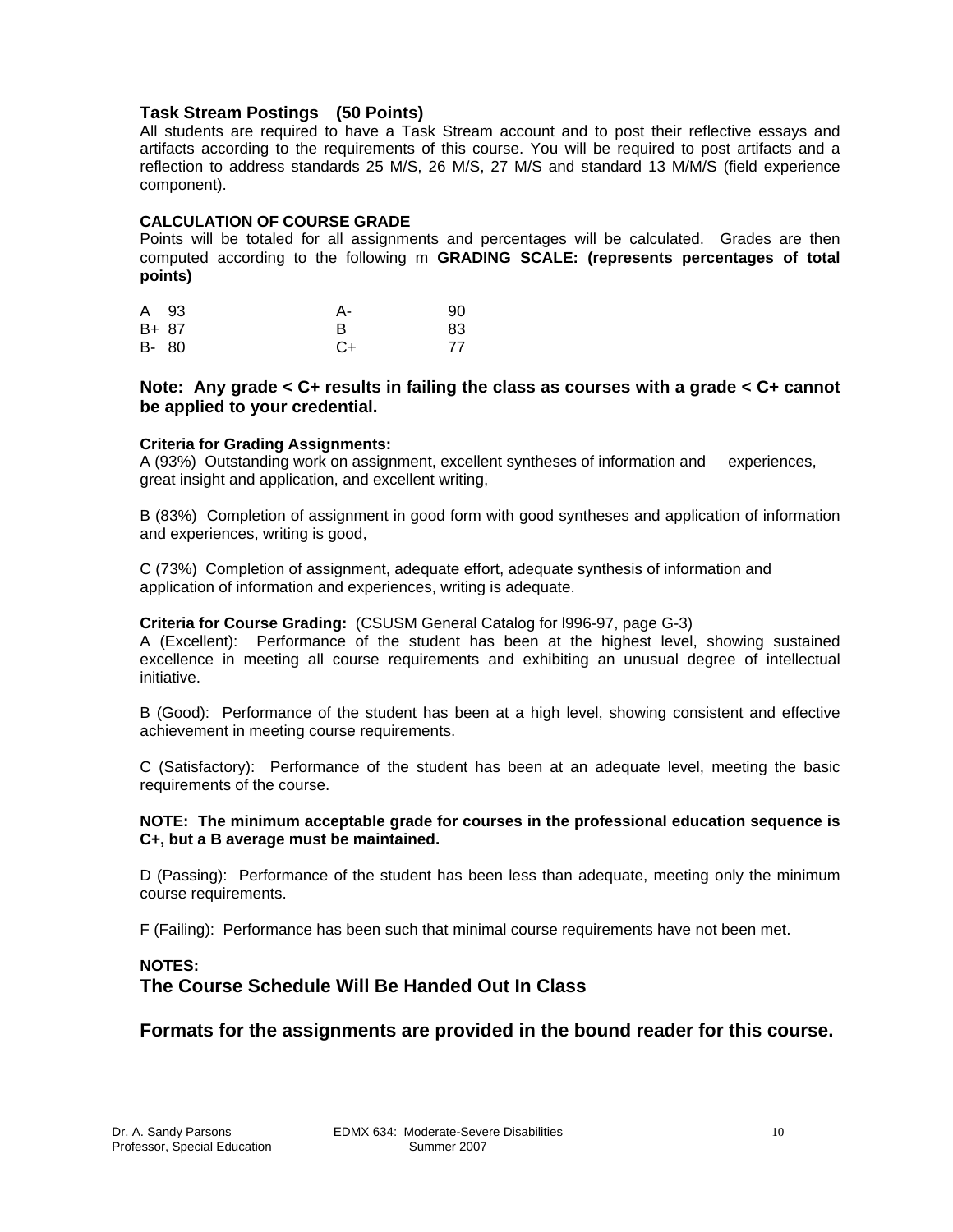| PART 1:                                      | PART 2:                                   | PART 3:                                         |
|----------------------------------------------|-------------------------------------------|-------------------------------------------------|
| <b>LANGUAGE STRUCTURE AND</b>                | <b>METHODOLOGY</b>                        | <b>CULTURE AND</b>                              |
| <b>FIRST- AND SECOND-LANGUAGE</b>            | OF BILINGUAL, ENGLISH LANGUAGE            | <b>CULTURAL DIVERSITY</b>                       |
|                                              |                                           |                                                 |
| <b>DEVELOPMENT</b>                           | DEVELOPMENT,                              |                                                 |
|                                              | AND CONTENT INSTRUCTION                   |                                                 |
|                                              |                                           |                                                 |
| I. Language Structure and Use:               | I. Theories and Methods of Bilingual      |                                                 |
| <b>Universals and Differences</b>            | <b>Education</b>                          | <b>I. The Nature of Culture</b>                 |
| (including the structure of English)         |                                           |                                                 |
| A. The sound systems of language             | A. Foundations                            | A. Definitions of culture                       |
| (phonology)                                  |                                           |                                                 |
| <b>B.</b> Word formation (morphology)        |                                           |                                                 |
|                                              | <b>B.</b> Organizational models: What     | <b>B.</b> Perceptions of culture                |
|                                              | works for whom?                           |                                                 |
| C. Syntax                                    | C. Instructional strategies               | C. Intra-group differences (e.g.,               |
|                                              |                                           | ethnicity, race, generations, and               |
|                                              |                                           | micro-cultures)                                 |
| <b>D.</b> Word meaning (semantics)           | II. Theories and Methods for              | D. Physical geography and its effects           |
|                                              |                                           |                                                 |
|                                              | <b>Instruction In and Through English</b> | on culture                                      |
|                                              |                                           |                                                 |
|                                              | A. Teacher delivery for both English      |                                                 |
| E. Language in context                       | language development and content          | E. Cultural congruence                          |
|                                              | instruction                               |                                                 |
| F. Written discourse                         | B. Approaches with a focus on             | II. Manifestations of Culture: Learning         |
|                                              | English language development              | <b>About Students</b>                           |
|                                              |                                           |                                                 |
| <b>G.</b> Oral discourse                     | C. Approaches with a focus on             | A. What teachers should learn about             |
|                                              | content area instruction (specially       | their students                                  |
|                                              | designed academic instruction             |                                                 |
|                                              | delivered in English)                     |                                                 |
| H. Nonverbal communication                   |                                           | <b>B.</b> How teachers can learn about their    |
|                                              | D. Working with paraprofessionals         | students                                        |
| I. Language Change                           |                                           | C. How teachers can use what they               |
|                                              |                                           |                                                 |
|                                              |                                           | learn about their students (culturally          |
|                                              |                                           | responsive pedagogy)                            |
| II. Theories and Factors in First-           | III. Language and Content Area            |                                                 |
| and Second-Language                          | <b>Assessment</b>                         | <b>III. Cultural Contact</b>                    |
| <b>Development</b>                           |                                           |                                                 |
| A. Historical and current theories and       |                                           |                                                 |
|                                              |                                           |                                                 |
| models of language analysis that             | A. Purpose                                | A. Concepts of cultural contact                 |
| have implications for second-                |                                           |                                                 |
| language development and pedagogy            |                                           |                                                 |
| Psychological factors affecting first-<br>В. | <b>B.</b> Methods                         | <b>B.</b> Stages of individual cultural contact |
| and second-language development              |                                           |                                                 |
| C. Socio-cultural factors affecting first-   | C. State mandates                         | C. The dynamics of prejudice                    |
| and second-language development              |                                           |                                                 |
|                                              |                                           |                                                 |
| D. Pedagogical factors affecting first-      | <b>D.</b> Limitations of assessment       | D. Strategies for conflict resolution           |
| and second-language development              |                                           |                                                 |
| E. Political factors affecting first- and    | E. Technical concepts                     | IV. Cultural Diversity in U.S. and CA.          |
| second-language development                  |                                           |                                                 |
|                                              |                                           |                                                 |
|                                              |                                           | A. Historical perspectives                      |
|                                              |                                           | <b>B.</b> Demography                            |
|                                              |                                           |                                                 |
|                                              |                                           | C. Migration and immigration                    |
|                                              |                                           |                                                 |